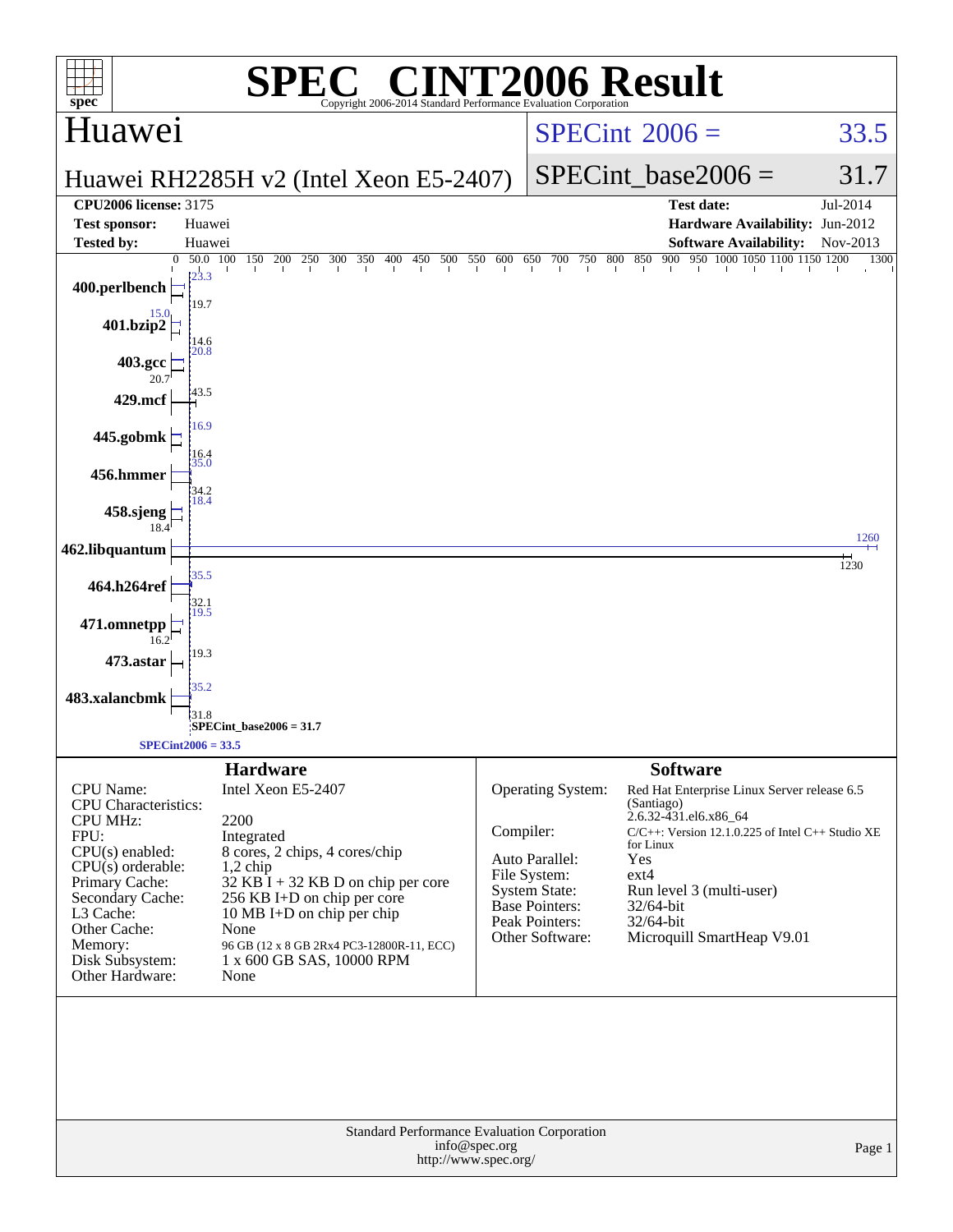

### Huawei

### $SPECint2006 = 33.5$  $SPECint2006 = 33.5$

Huawei RH2285H v2 (Intel Xeon E5-2407)

SPECint base2006 =  $31.7$ 

**[CPU2006 license:](http://www.spec.org/auto/cpu2006/Docs/result-fields.html#CPU2006license)** 3175 **[Test date:](http://www.spec.org/auto/cpu2006/Docs/result-fields.html#Testdate)** Jul-2014

**[Test sponsor:](http://www.spec.org/auto/cpu2006/Docs/result-fields.html#Testsponsor)** Huawei **[Hardware Availability:](http://www.spec.org/auto/cpu2006/Docs/result-fields.html#HardwareAvailability)** Jun-2012 **[Tested by:](http://www.spec.org/auto/cpu2006/Docs/result-fields.html#Testedby)** Huawei **[Software Availability:](http://www.spec.org/auto/cpu2006/Docs/result-fields.html#SoftwareAvailability)** Nov-2013

#### **[Results Table](http://www.spec.org/auto/cpu2006/Docs/result-fields.html#ResultsTable)**

| <b>Base</b>    |             |                |              |                |       | <b>Peak</b>    |              |                |              |                |              |
|----------------|-------------|----------------|--------------|----------------|-------|----------------|--------------|----------------|--------------|----------------|--------------|
| <b>Seconds</b> | Ratio       | <b>Seconds</b> | <b>Ratio</b> | <b>Seconds</b> | Ratio | <b>Seconds</b> | <b>Ratio</b> | <b>Seconds</b> | <b>Ratio</b> | <b>Seconds</b> | <b>Ratio</b> |
| 497            | 19.7        | 497            | 19.7         | 498            | 19.6  | 418            | 23.3         | 419            | 23.3         | 420            | 23.3         |
| 659            | 14.6        | 659            | 14.6         | 659            | 14.7  | 646            | 14.9         | 645            | 15.0         | 645            | 15.0         |
| 390            | 20.7        | 388            | 20.7         | 389            | 20.7  | 386            | 20.9         | 386            | 20.8         | 387            | 20.8         |
| 210            | 43.5        | 210            | 43.4         | 209            | 43.6  | <b>210</b>     | 43.5         | 210            | 43.4         | 209            | 43.6         |
| 640            | 16.4        | 640            | 16.4         | 640            | 16.4  | 620            | 16.9         | 619            | 16.9         | 619            | 16.9         |
| 273            | 34.2        | 273            | 34.2         | 272            | 34.3  | 268            | 34.8         | 267            | 35.0         | 267            | 35.0         |
| 657            | 18.4        | 656            | 18.4         | 657            | 18.4  | 659            | 18.4         | 658            | 18.4         | 659            | 18.4         |
| 16.9           | 1230        | 16.9           | 1230         | 17.1           | 1210  | 16.3           | 1270         | 16.5           | 1260         | 16.5           | 1260         |
| 690            | 32.1        | 691            | 32.0         | 685            | 32.3  | 624            | 35.5         | 621            | 35.6         | 635            | 34.8         |
| 386            | 16.2        | 386            | 16.2         | 387            | 16.2  | 320            | 19.6         | 320            | 19.5         | 320            | 19.5         |
| 364            | <u>19.3</u> | 365            | 19.2         | 364            | 19.3  | 364            | <u>19.3</u>  | 365            | 19.2         | 364            | 19.3         |
| 216            | 31.9        | 217            | 31.8         | 217            | 31.7  | 202            | 34.2         | 196            | 35.2         | 196            | 35.2         |
|                |             |                |              |                |       |                |              |                |              |                |              |

Results appear in the [order in which they were run.](http://www.spec.org/auto/cpu2006/Docs/result-fields.html#RunOrder) Bold underlined text [indicates a median measurement.](http://www.spec.org/auto/cpu2006/Docs/result-fields.html#Median)

#### **[Operating System Notes](http://www.spec.org/auto/cpu2006/Docs/result-fields.html#OperatingSystemNotes)**

Stack size set to unlimited using "ulimit -s unlimited"

#### **[Platform Notes](http://www.spec.org/auto/cpu2006/Docs/result-fields.html#PlatformNotes)**

Standard Performance Evaluation Corporation Sysinfo program /spec/config/sysinfo.rev6800 \$Rev: 6800 \$ \$Date:: 2011-10-11 #\$ 6f2ebdff5032aaa42e583f96b07f99d3 running on localhost.localdomain Tue Jul 8 20:58:36 2014 This section contains SUT (System Under Test) info as seen by some common utilities. To remove or add to this section, see: <http://www.spec.org/cpu2006/Docs/config.html#sysinfo> From /proc/cpuinfo model name : Intel(R) Xeon(R) CPU E5-2407 0 @ 2.20GHz 2 "physical id"s (chips) 8 "processors" cores, siblings (Caution: counting these is hw and system dependent. The following excerpts from /proc/cpuinfo might not be reliable. Use with caution.) cpu cores : 4 siblings : 4 physical 0: cores 0 1 2 3 physical 1: cores 0 1 2 3 cache size : 10240 KB From /proc/meminfo MemTotal: 99010156 kB Continued on next page

> [info@spec.org](mailto:info@spec.org) <http://www.spec.org/>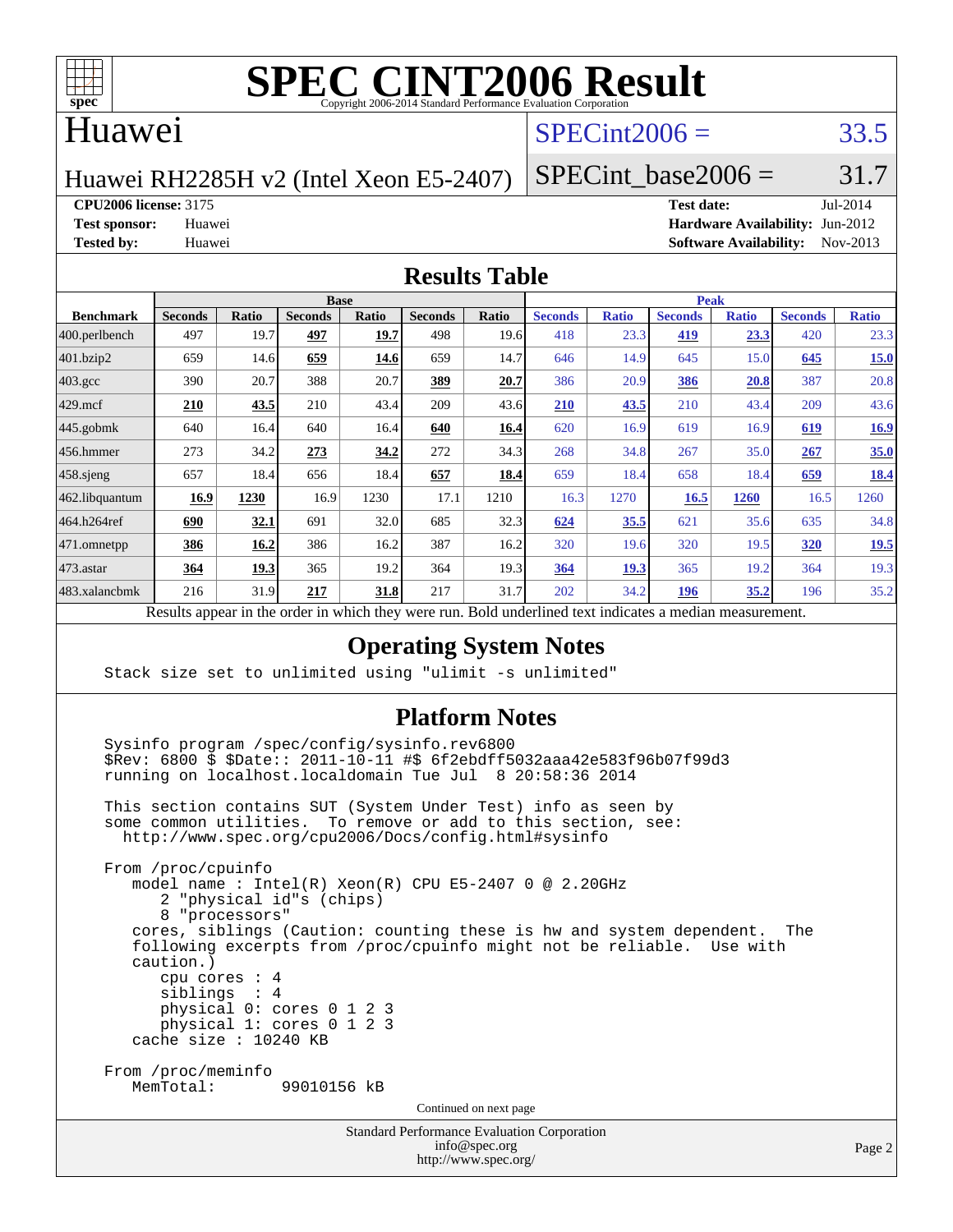| <b>SPEC CINT2006 Result</b><br>$spec^*$<br>Copyright 2006-2014 Standard Performance Evaluation Corporation                                                                                                                                                                     |                                                                                                               |  |  |  |  |  |  |  |
|--------------------------------------------------------------------------------------------------------------------------------------------------------------------------------------------------------------------------------------------------------------------------------|---------------------------------------------------------------------------------------------------------------|--|--|--|--|--|--|--|
| Huawei                                                                                                                                                                                                                                                                         | $SPECint2006 =$<br>33.5                                                                                       |  |  |  |  |  |  |  |
| Huawei RH2285H v2 (Intel Xeon E5-2407)                                                                                                                                                                                                                                         | SPECint base2006 $=$<br>31.7                                                                                  |  |  |  |  |  |  |  |
| <b>CPU2006 license: 3175</b><br><b>Test sponsor:</b><br>Huawei<br><b>Tested by:</b><br>Huawei                                                                                                                                                                                  | Jul-2014<br><b>Test date:</b><br>Hardware Availability: Jun-2012<br><b>Software Availability:</b><br>Nov-2013 |  |  |  |  |  |  |  |
| <b>Platform Notes (Continued)</b>                                                                                                                                                                                                                                              |                                                                                                               |  |  |  |  |  |  |  |
| HugePages_Total:<br>0<br>2048 kB<br>Hugepagesize:                                                                                                                                                                                                                              |                                                                                                               |  |  |  |  |  |  |  |
| /usr/bin/lsb release -d<br>Red Hat Enterprise Linux Server release 6.5 (Santiago)                                                                                                                                                                                              |                                                                                                               |  |  |  |  |  |  |  |
| From /etc/*release* /etc/*version*<br>redhat-release: Red Hat Enterprise Linux Server release 6.5 (Santiago)<br>system-release: Red Hat Enterprise Linux Server release 6.5 (Santiago)<br>system-release-cpe: cpe:/o:redhat:enterprise_linux:6server:ga:server<br>uname $-a$ : |                                                                                                               |  |  |  |  |  |  |  |
| Linux localhost.localdomain 2.6.32-431.el6.x86_64 #1 SMP Sun Nov 10 22:19:54<br>EST 2013 x86_64 x86_64 x86_64 GNU/Linux                                                                                                                                                        |                                                                                                               |  |  |  |  |  |  |  |
| run-level 3 Jul 8 20:55                                                                                                                                                                                                                                                        |                                                                                                               |  |  |  |  |  |  |  |
| SPEC is set to: /spec<br>Size Used Avail Use% Mounted on<br>Filesystem<br>Type<br>$/\text{dev/sda2}$<br>ext4 540G 111G 402G 22% /                                                                                                                                              |                                                                                                               |  |  |  |  |  |  |  |
| Additional information from dmidecode:<br>Memory:<br>12x Micron 36JSF1G72PZ-1G6K1 8 GB 1600 MHz 2 rank                                                                                                                                                                         |                                                                                                               |  |  |  |  |  |  |  |
| (End of data from sysinfo program)                                                                                                                                                                                                                                             |                                                                                                               |  |  |  |  |  |  |  |
| <b>General Notes</b>                                                                                                                                                                                                                                                           |                                                                                                               |  |  |  |  |  |  |  |
| Environment variables set by runspec before the start of the run:<br>KMP_AFFINITY = "granularity=fine, compact, 0, 1"<br>$LD_LIBRARY_PATH = "/gpec/libs/32://spec/libs/64"$<br>OMP_NUM_THREADS = "8"                                                                           |                                                                                                               |  |  |  |  |  |  |  |

 Binaries compiled on a system with 2 x Xeon X5645 CPU + 16GB memory using RHEL 6.1 Transparent Huge Pages enabled with: echo always > /sys/kernel/mm/redhat\_transparent\_hugepage/enabled

# **[Base Compiler Invocation](http://www.spec.org/auto/cpu2006/Docs/result-fields.html#BaseCompilerInvocation)**

[C benchmarks](http://www.spec.org/auto/cpu2006/Docs/result-fields.html#Cbenchmarks): [icc -m64](http://www.spec.org/cpu2006/results/res2014q3/cpu2006-20140728-30658.flags.html#user_CCbase_intel_icc_64bit_f346026e86af2a669e726fe758c88044)

[C++ benchmarks:](http://www.spec.org/auto/cpu2006/Docs/result-fields.html#CXXbenchmarks) [icpc -m64](http://www.spec.org/cpu2006/results/res2014q3/cpu2006-20140728-30658.flags.html#user_CXXbase_intel_icpc_64bit_fc66a5337ce925472a5c54ad6a0de310)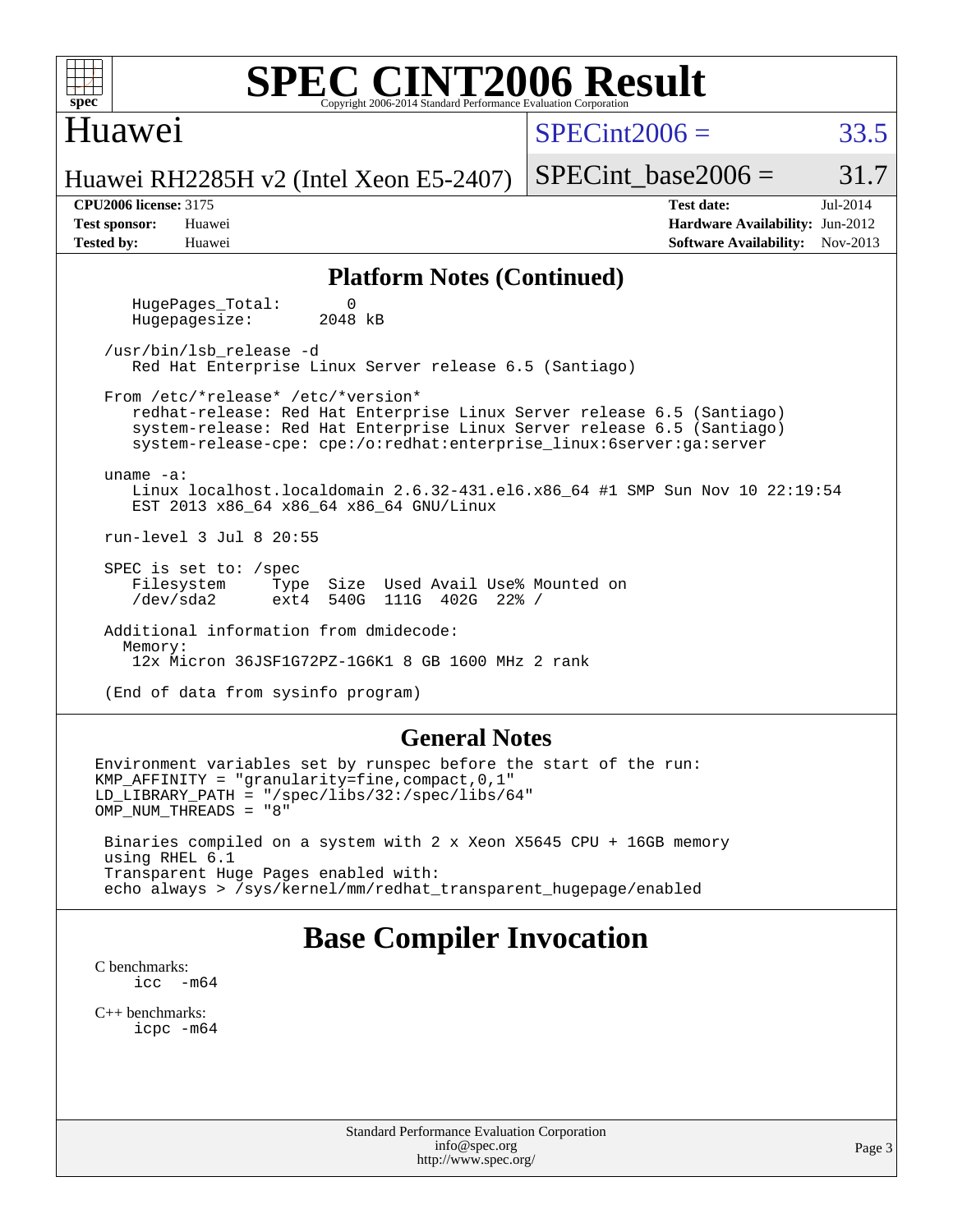

#### Huawei

 $SPECint2006 = 33.5$  $SPECint2006 = 33.5$ 

Huawei RH2285H v2 (Intel Xeon E5-2407)

SPECint base2006 =  $31.7$ 

**[CPU2006 license:](http://www.spec.org/auto/cpu2006/Docs/result-fields.html#CPU2006license)** 3175 **[Test date:](http://www.spec.org/auto/cpu2006/Docs/result-fields.html#Testdate)** Jul-2014 **[Test sponsor:](http://www.spec.org/auto/cpu2006/Docs/result-fields.html#Testsponsor)** Huawei **[Hardware Availability:](http://www.spec.org/auto/cpu2006/Docs/result-fields.html#HardwareAvailability)** Jun-2012 **[Tested by:](http://www.spec.org/auto/cpu2006/Docs/result-fields.html#Testedby)** Huawei **[Software Availability:](http://www.spec.org/auto/cpu2006/Docs/result-fields.html#SoftwareAvailability)** Nov-2013

### **[Base Portability Flags](http://www.spec.org/auto/cpu2006/Docs/result-fields.html#BasePortabilityFlags)**

 400.perlbench: [-DSPEC\\_CPU\\_LP64](http://www.spec.org/cpu2006/results/res2014q3/cpu2006-20140728-30658.flags.html#b400.perlbench_basePORTABILITY_DSPEC_CPU_LP64) [-DSPEC\\_CPU\\_LINUX\\_X64](http://www.spec.org/cpu2006/results/res2014q3/cpu2006-20140728-30658.flags.html#b400.perlbench_baseCPORTABILITY_DSPEC_CPU_LINUX_X64) 401.bzip2: [-DSPEC\\_CPU\\_LP64](http://www.spec.org/cpu2006/results/res2014q3/cpu2006-20140728-30658.flags.html#suite_basePORTABILITY401_bzip2_DSPEC_CPU_LP64) 403.gcc: [-DSPEC\\_CPU\\_LP64](http://www.spec.org/cpu2006/results/res2014q3/cpu2006-20140728-30658.flags.html#suite_basePORTABILITY403_gcc_DSPEC_CPU_LP64) 429.mcf: [-DSPEC\\_CPU\\_LP64](http://www.spec.org/cpu2006/results/res2014q3/cpu2006-20140728-30658.flags.html#suite_basePORTABILITY429_mcf_DSPEC_CPU_LP64) 445.gobmk: [-DSPEC\\_CPU\\_LP64](http://www.spec.org/cpu2006/results/res2014q3/cpu2006-20140728-30658.flags.html#suite_basePORTABILITY445_gobmk_DSPEC_CPU_LP64) 456.hmmer: [-DSPEC\\_CPU\\_LP64](http://www.spec.org/cpu2006/results/res2014q3/cpu2006-20140728-30658.flags.html#suite_basePORTABILITY456_hmmer_DSPEC_CPU_LP64) 458.sjeng: [-DSPEC\\_CPU\\_LP64](http://www.spec.org/cpu2006/results/res2014q3/cpu2006-20140728-30658.flags.html#suite_basePORTABILITY458_sjeng_DSPEC_CPU_LP64) 462.libquantum: [-DSPEC\\_CPU\\_LP64](http://www.spec.org/cpu2006/results/res2014q3/cpu2006-20140728-30658.flags.html#suite_basePORTABILITY462_libquantum_DSPEC_CPU_LP64) [-DSPEC\\_CPU\\_LINUX](http://www.spec.org/cpu2006/results/res2014q3/cpu2006-20140728-30658.flags.html#b462.libquantum_baseCPORTABILITY_DSPEC_CPU_LINUX) 464.h264ref: [-DSPEC\\_CPU\\_LP64](http://www.spec.org/cpu2006/results/res2014q3/cpu2006-20140728-30658.flags.html#suite_basePORTABILITY464_h264ref_DSPEC_CPU_LP64) 471.omnetpp: [-DSPEC\\_CPU\\_LP64](http://www.spec.org/cpu2006/results/res2014q3/cpu2006-20140728-30658.flags.html#suite_basePORTABILITY471_omnetpp_DSPEC_CPU_LP64) 473.astar: [-DSPEC\\_CPU\\_LP64](http://www.spec.org/cpu2006/results/res2014q3/cpu2006-20140728-30658.flags.html#suite_basePORTABILITY473_astar_DSPEC_CPU_LP64) 483.xalancbmk: [-DSPEC\\_CPU\\_LP64](http://www.spec.org/cpu2006/results/res2014q3/cpu2006-20140728-30658.flags.html#suite_basePORTABILITY483_xalancbmk_DSPEC_CPU_LP64) [-DSPEC\\_CPU\\_LINUX](http://www.spec.org/cpu2006/results/res2014q3/cpu2006-20140728-30658.flags.html#b483.xalancbmk_baseCXXPORTABILITY_DSPEC_CPU_LINUX)

#### **[Base Optimization Flags](http://www.spec.org/auto/cpu2006/Docs/result-fields.html#BaseOptimizationFlags)**

[C benchmarks](http://www.spec.org/auto/cpu2006/Docs/result-fields.html#Cbenchmarks):

[-xSSE4.2](http://www.spec.org/cpu2006/results/res2014q3/cpu2006-20140728-30658.flags.html#user_CCbase_f-xSSE42_f91528193cf0b216347adb8b939d4107) [-ipo](http://www.spec.org/cpu2006/results/res2014q3/cpu2006-20140728-30658.flags.html#user_CCbase_f-ipo) [-O3](http://www.spec.org/cpu2006/results/res2014q3/cpu2006-20140728-30658.flags.html#user_CCbase_f-O3) [-no-prec-div](http://www.spec.org/cpu2006/results/res2014q3/cpu2006-20140728-30658.flags.html#user_CCbase_f-no-prec-div) [-parallel](http://www.spec.org/cpu2006/results/res2014q3/cpu2006-20140728-30658.flags.html#user_CCbase_f-parallel) [-opt-prefetch](http://www.spec.org/cpu2006/results/res2014q3/cpu2006-20140728-30658.flags.html#user_CCbase_f-opt-prefetch) [-auto-p32](http://www.spec.org/cpu2006/results/res2014q3/cpu2006-20140728-30658.flags.html#user_CCbase_f-auto-p32)

[C++ benchmarks:](http://www.spec.org/auto/cpu2006/Docs/result-fields.html#CXXbenchmarks)

[-xSSE4.2](http://www.spec.org/cpu2006/results/res2014q3/cpu2006-20140728-30658.flags.html#user_CXXbase_f-xSSE42_f91528193cf0b216347adb8b939d4107) [-ipo](http://www.spec.org/cpu2006/results/res2014q3/cpu2006-20140728-30658.flags.html#user_CXXbase_f-ipo) [-O3](http://www.spec.org/cpu2006/results/res2014q3/cpu2006-20140728-30658.flags.html#user_CXXbase_f-O3) [-no-prec-div](http://www.spec.org/cpu2006/results/res2014q3/cpu2006-20140728-30658.flags.html#user_CXXbase_f-no-prec-div) [-opt-prefetch](http://www.spec.org/cpu2006/results/res2014q3/cpu2006-20140728-30658.flags.html#user_CXXbase_f-opt-prefetch) [-auto-p32](http://www.spec.org/cpu2006/results/res2014q3/cpu2006-20140728-30658.flags.html#user_CXXbase_f-auto-p32) [-Wl,-z,muldefs](http://www.spec.org/cpu2006/results/res2014q3/cpu2006-20140728-30658.flags.html#user_CXXbase_link_force_multiple1_74079c344b956b9658436fd1b6dd3a8a) [-L/smartheap -lsmartheap64](http://www.spec.org/cpu2006/results/res2014q3/cpu2006-20140728-30658.flags.html#user_CXXbase_SmartHeap64_5e654037dadeae1fe403ab4b4466e60b)

#### **[Base Other Flags](http://www.spec.org/auto/cpu2006/Docs/result-fields.html#BaseOtherFlags)**

[C benchmarks](http://www.spec.org/auto/cpu2006/Docs/result-fields.html#Cbenchmarks):

403.gcc: [-Dalloca=\\_alloca](http://www.spec.org/cpu2006/results/res2014q3/cpu2006-20140728-30658.flags.html#b403.gcc_baseEXTRA_CFLAGS_Dalloca_be3056838c12de2578596ca5467af7f3)

## **[Peak Compiler Invocation](http://www.spec.org/auto/cpu2006/Docs/result-fields.html#PeakCompilerInvocation)**

[C benchmarks \(except as noted below\)](http://www.spec.org/auto/cpu2006/Docs/result-fields.html#Cbenchmarksexceptasnotedbelow):

[icc -m64](http://www.spec.org/cpu2006/results/res2014q3/cpu2006-20140728-30658.flags.html#user_CCpeak_intel_icc_64bit_f346026e86af2a669e726fe758c88044)

400.perlbench: [icc -m32](http://www.spec.org/cpu2006/results/res2014q3/cpu2006-20140728-30658.flags.html#user_peakCCLD400_perlbench_intel_icc_a6a621f8d50482236b970c6ac5f55f93)

445.gobmk: [icc -m32](http://www.spec.org/cpu2006/results/res2014q3/cpu2006-20140728-30658.flags.html#user_peakCCLD445_gobmk_intel_icc_a6a621f8d50482236b970c6ac5f55f93)

464.h264ref: [icc -m32](http://www.spec.org/cpu2006/results/res2014q3/cpu2006-20140728-30658.flags.html#user_peakCCLD464_h264ref_intel_icc_a6a621f8d50482236b970c6ac5f55f93)

[C++ benchmarks \(except as noted below\):](http://www.spec.org/auto/cpu2006/Docs/result-fields.html#CXXbenchmarksexceptasnotedbelow) [icpc -m32](http://www.spec.org/cpu2006/results/res2014q3/cpu2006-20140728-30658.flags.html#user_CXXpeak_intel_icpc_4e5a5ef1a53fd332b3c49e69c3330699)

473.astar: [icpc -m64](http://www.spec.org/cpu2006/results/res2014q3/cpu2006-20140728-30658.flags.html#user_peakCXXLD473_astar_intel_icpc_64bit_fc66a5337ce925472a5c54ad6a0de310)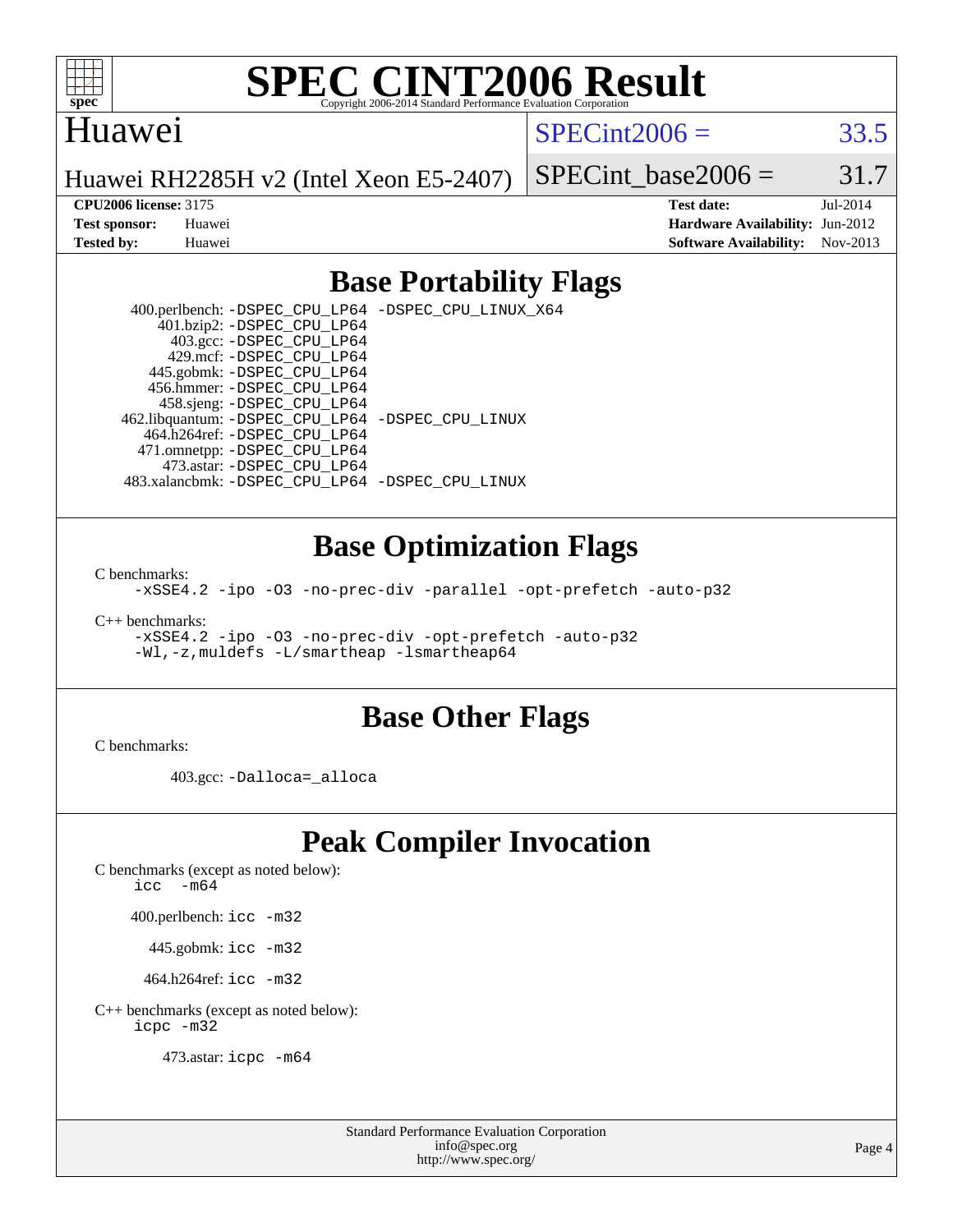

### Huawei

 $SPECint2006 = 33.5$  $SPECint2006 = 33.5$ 

Huawei RH2285H v2 (Intel Xeon E5-2407)

SPECint base2006 =  $31.7$ 

**[CPU2006 license:](http://www.spec.org/auto/cpu2006/Docs/result-fields.html#CPU2006license)** 3175 **[Test date:](http://www.spec.org/auto/cpu2006/Docs/result-fields.html#Testdate)** Jul-2014 **[Test sponsor:](http://www.spec.org/auto/cpu2006/Docs/result-fields.html#Testsponsor)** Huawei **[Hardware Availability:](http://www.spec.org/auto/cpu2006/Docs/result-fields.html#HardwareAvailability)** Jun-2012 **[Tested by:](http://www.spec.org/auto/cpu2006/Docs/result-fields.html#Testedby)** Huawei **[Software Availability:](http://www.spec.org/auto/cpu2006/Docs/result-fields.html#SoftwareAvailability)** Nov-2013

### **[Peak Portability Flags](http://www.spec.org/auto/cpu2006/Docs/result-fields.html#PeakPortabilityFlags)**

 400.perlbench: [-DSPEC\\_CPU\\_LINUX\\_IA32](http://www.spec.org/cpu2006/results/res2014q3/cpu2006-20140728-30658.flags.html#b400.perlbench_peakCPORTABILITY_DSPEC_CPU_LINUX_IA32) 401.bzip2: [-DSPEC\\_CPU\\_LP64](http://www.spec.org/cpu2006/results/res2014q3/cpu2006-20140728-30658.flags.html#suite_peakPORTABILITY401_bzip2_DSPEC_CPU_LP64) 403.gcc: [-DSPEC\\_CPU\\_LP64](http://www.spec.org/cpu2006/results/res2014q3/cpu2006-20140728-30658.flags.html#suite_peakPORTABILITY403_gcc_DSPEC_CPU_LP64) 429.mcf: [-DSPEC\\_CPU\\_LP64](http://www.spec.org/cpu2006/results/res2014q3/cpu2006-20140728-30658.flags.html#suite_peakPORTABILITY429_mcf_DSPEC_CPU_LP64) 456.hmmer: [-DSPEC\\_CPU\\_LP64](http://www.spec.org/cpu2006/results/res2014q3/cpu2006-20140728-30658.flags.html#suite_peakPORTABILITY456_hmmer_DSPEC_CPU_LP64) 458.sjeng: [-DSPEC\\_CPU\\_LP64](http://www.spec.org/cpu2006/results/res2014q3/cpu2006-20140728-30658.flags.html#suite_peakPORTABILITY458_sjeng_DSPEC_CPU_LP64) 462.libquantum: [-DSPEC\\_CPU\\_LP64](http://www.spec.org/cpu2006/results/res2014q3/cpu2006-20140728-30658.flags.html#suite_peakPORTABILITY462_libquantum_DSPEC_CPU_LP64) [-DSPEC\\_CPU\\_LINUX](http://www.spec.org/cpu2006/results/res2014q3/cpu2006-20140728-30658.flags.html#b462.libquantum_peakCPORTABILITY_DSPEC_CPU_LINUX) 473.astar: [-DSPEC\\_CPU\\_LP64](http://www.spec.org/cpu2006/results/res2014q3/cpu2006-20140728-30658.flags.html#suite_peakPORTABILITY473_astar_DSPEC_CPU_LP64) 483.xalancbmk: [-DSPEC\\_CPU\\_LINUX](http://www.spec.org/cpu2006/results/res2014q3/cpu2006-20140728-30658.flags.html#b483.xalancbmk_peakCXXPORTABILITY_DSPEC_CPU_LINUX)

### **[Peak Optimization Flags](http://www.spec.org/auto/cpu2006/Docs/result-fields.html#PeakOptimizationFlags)**

[C benchmarks](http://www.spec.org/auto/cpu2006/Docs/result-fields.html#Cbenchmarks):

Standard Performance Evaluation Corporation [info@spec.org](mailto:info@spec.org) 400.perlbench: [-xSSE4.2](http://www.spec.org/cpu2006/results/res2014q3/cpu2006-20140728-30658.flags.html#user_peakPASS2_CFLAGSPASS2_LDCFLAGS400_perlbench_f-xSSE42_f91528193cf0b216347adb8b939d4107)(pass 2) [-prof-gen](http://www.spec.org/cpu2006/results/res2014q3/cpu2006-20140728-30658.flags.html#user_peakPASS1_CFLAGSPASS1_LDCFLAGS400_perlbench_prof_gen_e43856698f6ca7b7e442dfd80e94a8fc)(pass 1) [-ipo](http://www.spec.org/cpu2006/results/res2014q3/cpu2006-20140728-30658.flags.html#user_peakPASS2_CFLAGSPASS2_LDCFLAGS400_perlbench_f-ipo)(pass 2) [-O3](http://www.spec.org/cpu2006/results/res2014q3/cpu2006-20140728-30658.flags.html#user_peakPASS2_CFLAGSPASS2_LDCFLAGS400_perlbench_f-O3)(pass 2) [-no-prec-div](http://www.spec.org/cpu2006/results/res2014q3/cpu2006-20140728-30658.flags.html#user_peakPASS2_CFLAGSPASS2_LDCFLAGS400_perlbench_f-no-prec-div)(pass 2) [-prof-use](http://www.spec.org/cpu2006/results/res2014q3/cpu2006-20140728-30658.flags.html#user_peakPASS2_CFLAGSPASS2_LDCFLAGS400_perlbench_prof_use_bccf7792157ff70d64e32fe3e1250b55)(pass 2) [-opt-prefetch](http://www.spec.org/cpu2006/results/res2014q3/cpu2006-20140728-30658.flags.html#user_peakCOPTIMIZE400_perlbench_f-opt-prefetch) [-ansi-alias](http://www.spec.org/cpu2006/results/res2014q3/cpu2006-20140728-30658.flags.html#user_peakCOPTIMIZE400_perlbench_f-ansi-alias) 401.bzip2: [-xSSE4.2](http://www.spec.org/cpu2006/results/res2014q3/cpu2006-20140728-30658.flags.html#user_peakPASS2_CFLAGSPASS2_LDCFLAGS401_bzip2_f-xSSE42_f91528193cf0b216347adb8b939d4107)(pass 2) [-prof-gen](http://www.spec.org/cpu2006/results/res2014q3/cpu2006-20140728-30658.flags.html#user_peakPASS1_CFLAGSPASS1_LDCFLAGS401_bzip2_prof_gen_e43856698f6ca7b7e442dfd80e94a8fc)(pass 1) [-ipo](http://www.spec.org/cpu2006/results/res2014q3/cpu2006-20140728-30658.flags.html#user_peakPASS2_CFLAGSPASS2_LDCFLAGS401_bzip2_f-ipo)(pass 2) [-O3](http://www.spec.org/cpu2006/results/res2014q3/cpu2006-20140728-30658.flags.html#user_peakPASS2_CFLAGSPASS2_LDCFLAGS401_bzip2_f-O3)(pass 2) [-no-prec-div](http://www.spec.org/cpu2006/results/res2014q3/cpu2006-20140728-30658.flags.html#user_peakCOPTIMIZEPASS2_CFLAGSPASS2_LDCFLAGS401_bzip2_f-no-prec-div) [-prof-use](http://www.spec.org/cpu2006/results/res2014q3/cpu2006-20140728-30658.flags.html#user_peakPASS2_CFLAGSPASS2_LDCFLAGS401_bzip2_prof_use_bccf7792157ff70d64e32fe3e1250b55)(pass 2) [-auto-ilp32](http://www.spec.org/cpu2006/results/res2014q3/cpu2006-20140728-30658.flags.html#user_peakCOPTIMIZE401_bzip2_f-auto-ilp32) [-opt-prefetch](http://www.spec.org/cpu2006/results/res2014q3/cpu2006-20140728-30658.flags.html#user_peakCOPTIMIZE401_bzip2_f-opt-prefetch) [-ansi-alias](http://www.spec.org/cpu2006/results/res2014q3/cpu2006-20140728-30658.flags.html#user_peakCOPTIMIZE401_bzip2_f-ansi-alias) 403.gcc: [-xAVX](http://www.spec.org/cpu2006/results/res2014q3/cpu2006-20140728-30658.flags.html#user_peakCOPTIMIZE403_gcc_f-xAVX) [-ipo](http://www.spec.org/cpu2006/results/res2014q3/cpu2006-20140728-30658.flags.html#user_peakCOPTIMIZE403_gcc_f-ipo) [-O3](http://www.spec.org/cpu2006/results/res2014q3/cpu2006-20140728-30658.flags.html#user_peakCOPTIMIZE403_gcc_f-O3) [-no-prec-div](http://www.spec.org/cpu2006/results/res2014q3/cpu2006-20140728-30658.flags.html#user_peakCOPTIMIZE403_gcc_f-no-prec-div) [-inline-calloc](http://www.spec.org/cpu2006/results/res2014q3/cpu2006-20140728-30658.flags.html#user_peakCOPTIMIZE403_gcc_f-inline-calloc) [-opt-malloc-options=3](http://www.spec.org/cpu2006/results/res2014q3/cpu2006-20140728-30658.flags.html#user_peakCOPTIMIZE403_gcc_f-opt-malloc-options_13ab9b803cf986b4ee62f0a5998c2238) [-auto-ilp32](http://www.spec.org/cpu2006/results/res2014q3/cpu2006-20140728-30658.flags.html#user_peakCOPTIMIZE403_gcc_f-auto-ilp32)  $429$ .mcf: basepeak = yes 445.gobmk: [-xSSE4.2](http://www.spec.org/cpu2006/results/res2014q3/cpu2006-20140728-30658.flags.html#user_peakPASS2_CFLAGSPASS2_LDCFLAGS445_gobmk_f-xSSE42_f91528193cf0b216347adb8b939d4107)(pass 2) [-prof-gen](http://www.spec.org/cpu2006/results/res2014q3/cpu2006-20140728-30658.flags.html#user_peakPASS1_CFLAGSPASS1_LDCFLAGS445_gobmk_prof_gen_e43856698f6ca7b7e442dfd80e94a8fc)(pass 1) [-prof-use](http://www.spec.org/cpu2006/results/res2014q3/cpu2006-20140728-30658.flags.html#user_peakPASS2_CFLAGSPASS2_LDCFLAGS445_gobmk_prof_use_bccf7792157ff70d64e32fe3e1250b55)(pass 2) [-ansi-alias](http://www.spec.org/cpu2006/results/res2014q3/cpu2006-20140728-30658.flags.html#user_peakCOPTIMIZE445_gobmk_f-ansi-alias) 456.hmmer: [-xSSE4.2](http://www.spec.org/cpu2006/results/res2014q3/cpu2006-20140728-30658.flags.html#user_peakCOPTIMIZE456_hmmer_f-xSSE42_f91528193cf0b216347adb8b939d4107) [-ipo](http://www.spec.org/cpu2006/results/res2014q3/cpu2006-20140728-30658.flags.html#user_peakCOPTIMIZE456_hmmer_f-ipo) [-O3](http://www.spec.org/cpu2006/results/res2014q3/cpu2006-20140728-30658.flags.html#user_peakCOPTIMIZE456_hmmer_f-O3) [-no-prec-div](http://www.spec.org/cpu2006/results/res2014q3/cpu2006-20140728-30658.flags.html#user_peakCOPTIMIZE456_hmmer_f-no-prec-div) [-unroll2](http://www.spec.org/cpu2006/results/res2014q3/cpu2006-20140728-30658.flags.html#user_peakCOPTIMIZE456_hmmer_f-unroll_784dae83bebfb236979b41d2422d7ec2) [-auto-ilp32](http://www.spec.org/cpu2006/results/res2014q3/cpu2006-20140728-30658.flags.html#user_peakCOPTIMIZE456_hmmer_f-auto-ilp32) [-ansi-alias](http://www.spec.org/cpu2006/results/res2014q3/cpu2006-20140728-30658.flags.html#user_peakCOPTIMIZE456_hmmer_f-ansi-alias) 458.sjeng: [-xSSE4.2](http://www.spec.org/cpu2006/results/res2014q3/cpu2006-20140728-30658.flags.html#user_peakPASS2_CFLAGSPASS2_LDCFLAGS458_sjeng_f-xSSE42_f91528193cf0b216347adb8b939d4107)(pass 2) [-prof-gen](http://www.spec.org/cpu2006/results/res2014q3/cpu2006-20140728-30658.flags.html#user_peakPASS1_CFLAGSPASS1_LDCFLAGS458_sjeng_prof_gen_e43856698f6ca7b7e442dfd80e94a8fc)(pass 1) [-ipo](http://www.spec.org/cpu2006/results/res2014q3/cpu2006-20140728-30658.flags.html#user_peakPASS2_CFLAGSPASS2_LDCFLAGS458_sjeng_f-ipo)(pass 2) [-O3](http://www.spec.org/cpu2006/results/res2014q3/cpu2006-20140728-30658.flags.html#user_peakPASS2_CFLAGSPASS2_LDCFLAGS458_sjeng_f-O3)(pass 2) [-no-prec-div](http://www.spec.org/cpu2006/results/res2014q3/cpu2006-20140728-30658.flags.html#user_peakPASS2_CFLAGSPASS2_LDCFLAGS458_sjeng_f-no-prec-div)(pass 2) [-prof-use](http://www.spec.org/cpu2006/results/res2014q3/cpu2006-20140728-30658.flags.html#user_peakPASS2_CFLAGSPASS2_LDCFLAGS458_sjeng_prof_use_bccf7792157ff70d64e32fe3e1250b55)(pass 2) [-unroll4](http://www.spec.org/cpu2006/results/res2014q3/cpu2006-20140728-30658.flags.html#user_peakCOPTIMIZE458_sjeng_f-unroll_4e5e4ed65b7fd20bdcd365bec371b81f) 462.libquantum: [-xAVX](http://www.spec.org/cpu2006/results/res2014q3/cpu2006-20140728-30658.flags.html#user_peakCOPTIMIZE462_libquantum_f-xAVX) [-ipo](http://www.spec.org/cpu2006/results/res2014q3/cpu2006-20140728-30658.flags.html#user_peakCOPTIMIZE462_libquantum_f-ipo) [-O3](http://www.spec.org/cpu2006/results/res2014q3/cpu2006-20140728-30658.flags.html#user_peakCOPTIMIZE462_libquantum_f-O3) [-no-prec-div](http://www.spec.org/cpu2006/results/res2014q3/cpu2006-20140728-30658.flags.html#user_peakCOPTIMIZE462_libquantum_f-no-prec-div) [-parallel](http://www.spec.org/cpu2006/results/res2014q3/cpu2006-20140728-30658.flags.html#user_peakCOPTIMIZE462_libquantum_f-parallel) [-opt-prefetch](http://www.spec.org/cpu2006/results/res2014q3/cpu2006-20140728-30658.flags.html#user_peakCOPTIMIZE462_libquantum_f-opt-prefetch) [-auto-p32](http://www.spec.org/cpu2006/results/res2014q3/cpu2006-20140728-30658.flags.html#user_peakCOPTIMIZE462_libquantum_f-auto-p32)  $464.h264$ ref:  $-xSSE4$ .  $2(pass 2)$  [-prof-gen](http://www.spec.org/cpu2006/results/res2014q3/cpu2006-20140728-30658.flags.html#user_peakPASS1_CFLAGSPASS1_LDCFLAGS464_h264ref_prof_gen_e43856698f6ca7b7e442dfd80e94a8fc)(pass 1) [-ipo](http://www.spec.org/cpu2006/results/res2014q3/cpu2006-20140728-30658.flags.html#user_peakPASS2_CFLAGSPASS2_LDCFLAGS464_h264ref_f-ipo)(pass 2) [-O3](http://www.spec.org/cpu2006/results/res2014q3/cpu2006-20140728-30658.flags.html#user_peakPASS2_CFLAGSPASS2_LDCFLAGS464_h264ref_f-O3)(pass 2) [-no-prec-div](http://www.spec.org/cpu2006/results/res2014q3/cpu2006-20140728-30658.flags.html#user_peakPASS2_CFLAGSPASS2_LDCFLAGS464_h264ref_f-no-prec-div)(pass 2) [-prof-use](http://www.spec.org/cpu2006/results/res2014q3/cpu2006-20140728-30658.flags.html#user_peakPASS2_CFLAGSPASS2_LDCFLAGS464_h264ref_prof_use_bccf7792157ff70d64e32fe3e1250b55)(pass 2) [-unroll2](http://www.spec.org/cpu2006/results/res2014q3/cpu2006-20140728-30658.flags.html#user_peakCOPTIMIZE464_h264ref_f-unroll_784dae83bebfb236979b41d2422d7ec2) [-ansi-alias](http://www.spec.org/cpu2006/results/res2014q3/cpu2006-20140728-30658.flags.html#user_peakCOPTIMIZE464_h264ref_f-ansi-alias) [C++ benchmarks:](http://www.spec.org/auto/cpu2006/Docs/result-fields.html#CXXbenchmarks) 471.omnetpp: [-xSSE4.2](http://www.spec.org/cpu2006/results/res2014q3/cpu2006-20140728-30658.flags.html#user_peakPASS2_CXXFLAGSPASS2_LDCXXFLAGS471_omnetpp_f-xSSE42_f91528193cf0b216347adb8b939d4107)(pass 2) [-prof-gen](http://www.spec.org/cpu2006/results/res2014q3/cpu2006-20140728-30658.flags.html#user_peakPASS1_CXXFLAGSPASS1_LDCXXFLAGS471_omnetpp_prof_gen_e43856698f6ca7b7e442dfd80e94a8fc)(pass 1) [-ipo](http://www.spec.org/cpu2006/results/res2014q3/cpu2006-20140728-30658.flags.html#user_peakPASS2_CXXFLAGSPASS2_LDCXXFLAGS471_omnetpp_f-ipo)(pass 2) [-O3](http://www.spec.org/cpu2006/results/res2014q3/cpu2006-20140728-30658.flags.html#user_peakPASS2_CXXFLAGSPASS2_LDCXXFLAGS471_omnetpp_f-O3)(pass 2) [-no-prec-div](http://www.spec.org/cpu2006/results/res2014q3/cpu2006-20140728-30658.flags.html#user_peakPASS2_CXXFLAGSPASS2_LDCXXFLAGS471_omnetpp_f-no-prec-div)(pass 2) [-prof-use](http://www.spec.org/cpu2006/results/res2014q3/cpu2006-20140728-30658.flags.html#user_peakPASS2_CXXFLAGSPASS2_LDCXXFLAGS471_omnetpp_prof_use_bccf7792157ff70d64e32fe3e1250b55)(pass 2) [-opt-ra-region-strategy=block](http://www.spec.org/cpu2006/results/res2014q3/cpu2006-20140728-30658.flags.html#user_peakCXXOPTIMIZE471_omnetpp_f-opt-ra-region-strategy_5382940c29ea30302d682fc74bfe0147) [-ansi-alias](http://www.spec.org/cpu2006/results/res2014q3/cpu2006-20140728-30658.flags.html#user_peakCXXOPTIMIZE471_omnetpp_f-ansi-alias) Continued on next page

<http://www.spec.org/>